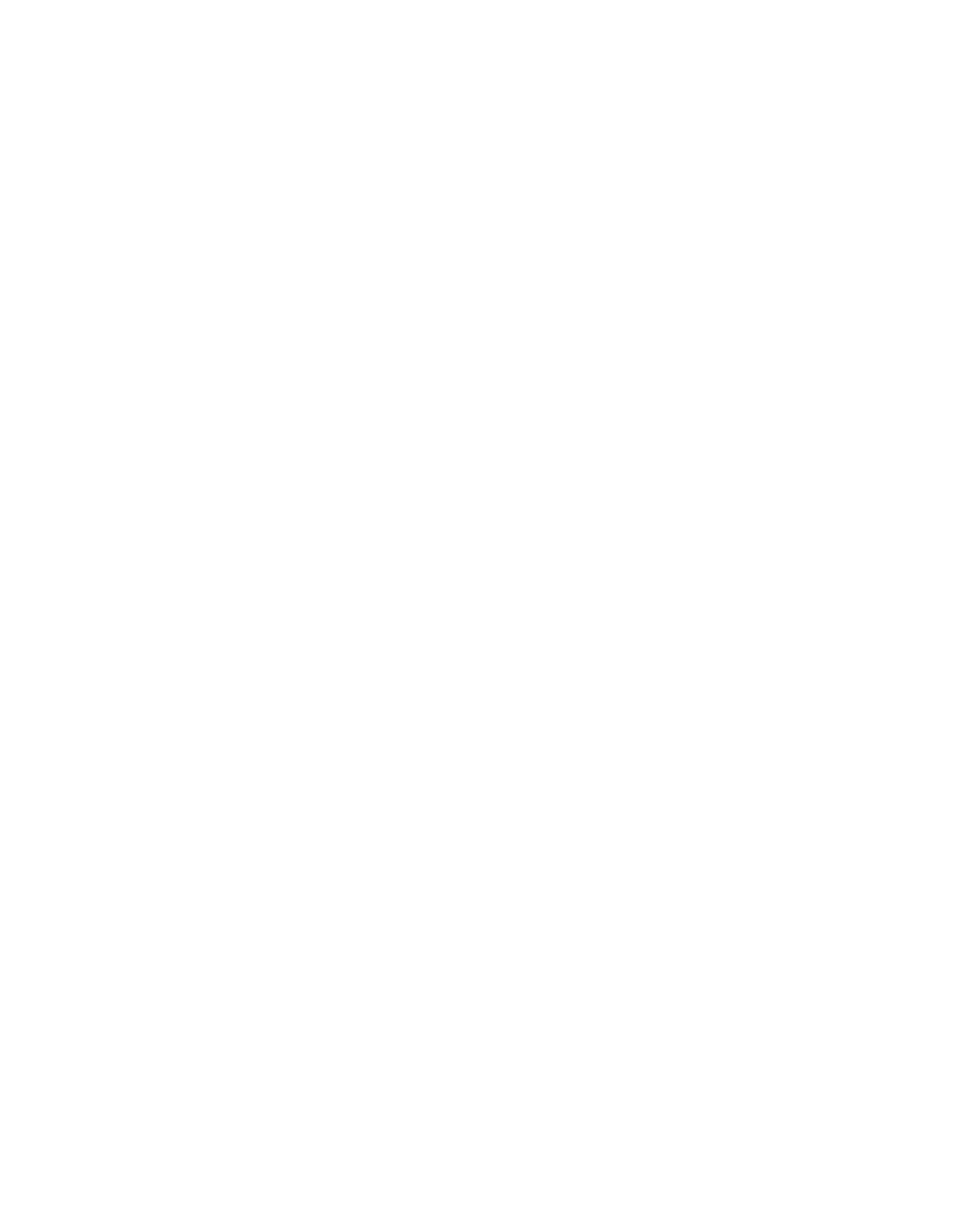### **REGISTRATION FORM FOR STUDENT SESSIONS AND NATIONAL BALLET FORUM**

Minimum age of 7 in Student Session and 11 in Ballet Forum must be reached by Sept. 1, 2022.

**Student Sessions Group Designations:**

Participants in Ballet Forum will attend a mandatory Placement Class on Monday, July 25. Banquet tickets are included with paid Ballet Forum registrations.

|             | Purple: Ages 7-10<br>White: Ages 13-14                                                                       | Red: Ages 11-12<br>Green: Ages 14-16 |                                                               | Blue: Ages 12-13<br>Yellow: Ages 16-21                    |                                   |                                                            |
|-------------|--------------------------------------------------------------------------------------------------------------|--------------------------------------|---------------------------------------------------------------|-----------------------------------------------------------|-----------------------------------|------------------------------------------------------------|
|             | IF YOU HAVEN'T ALREADY DONE SO, PLEASE COMPLETE THE NAME AND ADDRESS SECTION ON THE OTHER SIDE OF THIS FORM. |                                      |                                                               |                                                           |                                   |                                                            |
| <b>NAME</b> |                                                                                                              | <b>AGE</b>                           | <b>Enter Event</b><br>Code<br>From List<br><b>PLEASE LIST</b> | Group<br>Designation<br><b>COLOR</b><br>(Red, Blue, etc.) | Attend<br>Banquet?<br><b>YORN</b> | <b>Amount Due</b><br>(Include Late Fees,<br>if applicable) |
| 1.          |                                                                                                              |                                      |                                                               |                                                           | $\bigcirc Y \bigcirc N$           | \$                                                         |
| 2.          |                                                                                                              |                                      |                                                               |                                                           | $\bigcirc Y \bigcirc N$           | \$                                                         |
| 3.          |                                                                                                              |                                      |                                                               |                                                           | $OY$ $O N$                        | $\pmb{\$}$                                                 |
| 4.          |                                                                                                              |                                      |                                                               |                                                           | $\bigcirc Y \bigcirc N$           | \$                                                         |
| 5.          |                                                                                                              |                                      |                                                               |                                                           | $\bigcirc Y \bigcirc N$           | \$                                                         |
| 6.          |                                                                                                              |                                      |                                                               |                                                           | $\bigcirc Y \bigcirc N$           | \$                                                         |
| 7.          |                                                                                                              |                                      |                                                               |                                                           | $\bigcirc Y \bigcirc N$           | \$                                                         |
| 8.          |                                                                                                              |                                      |                                                               |                                                           | $\bigcirc Y \bigcirc N$           | \$                                                         |
| 9.          |                                                                                                              |                                      |                                                               |                                                           | $\bigcirc Y \bigcirc N$           | \$                                                         |
| 10.         |                                                                                                              |                                      |                                                               |                                                           | $\bigcirc Y \bigcirc N$           | \$                                                         |
| 11.         |                                                                                                              |                                      |                                                               |                                                           | $\bigcirc Y \bigcirc N$           | \$                                                         |
| 12.         |                                                                                                              |                                      |                                                               |                                                           | $OY$ $O N$                        | \$                                                         |
| 13.         |                                                                                                              |                                      |                                                               |                                                           | $\bigcirc Y \bigcirc N$           | \$                                                         |
| 14.         |                                                                                                              |                                      |                                                               |                                                           | $OY$ $O N$                        | \$                                                         |
| 15.         |                                                                                                              |                                      |                                                               |                                                           | $\bigcirc Y \bigcirc N$           | \$                                                         |
| 16.         |                                                                                                              |                                      |                                                               |                                                           | $OY$ $O N$                        | \$                                                         |
| 17.         |                                                                                                              |                                      |                                                               |                                                           | $O(Y \cap N)$                     | \$                                                         |
| 18.         |                                                                                                              |                                      |                                                               |                                                           | $\bigcirc Y \bigcirc N$           | $\pmb{\mathfrak{s}}$                                       |
| 19.         |                                                                                                              |                                      |                                                               |                                                           | $\bigcirc Y \bigcirc N$           | $\pmb{\mathfrak{s}}$                                       |
| 20.         |                                                                                                              |                                      |                                                               |                                                           | $OY$ $O N$                        | \$                                                         |
| 21.         |                                                                                                              |                                      |                                                               |                                                           | $OY$ $O N$                        | \$                                                         |
| 22.         |                                                                                                              |                                      |                                                               |                                                           | $\bigcirc Y \bigcirc N$           | \$                                                         |
| 23.         |                                                                                                              |                                      |                                                               |                                                           | $\bigcirc Y \bigcirc N$           | $\pmb{\mathsf{\$}}$                                        |
| 24.         |                                                                                                              |                                      |                                                               |                                                           | $\bigcirc Y \bigcirc N$           | \$                                                         |
| 25.         |                                                                                                              |                                      |                                                               |                                                           | $\bigcirc Y \bigcirc N$           | \$                                                         |
|             |                                                                                                              |                                      |                                                               | <b>Student Totals</b>                                     |                                   | \$<br><b>Registration B</b>                                |